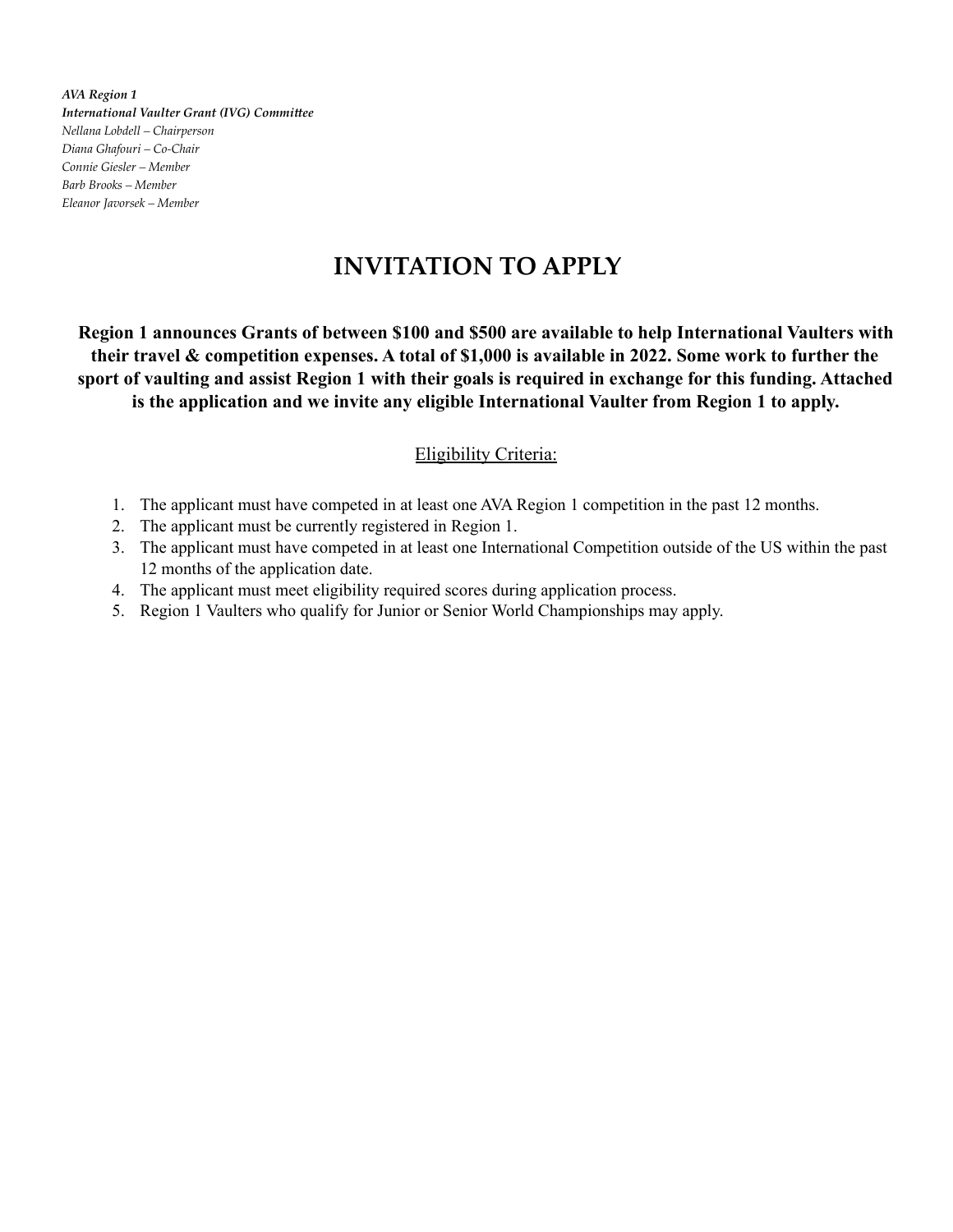#### **APPLICATION DEADLINE:** 03/31/2022

If you have any questions, contact Nellana Lobdell, Chairperson, Region 1 International Vaulter Grant Committee at (559) 904-4446 or by email at  $n.$  lobdell1@gmail.com

#### **2022 REGION 1 INTERNATIONAL VAULTER GRANT (IVG) APPLICATION**

### **APPLICANT INFORMATION/ELIGIBILITY:**

| Zip Code: Phone: Phone: Phone: 2014                                                                                                                                                                                            |  |
|--------------------------------------------------------------------------------------------------------------------------------------------------------------------------------------------------------------------------------|--|
|                                                                                                                                                                                                                                |  |
|                                                                                                                                                                                                                                |  |
| PRESENT REGION 1 CLUB:                                                                                                                                                                                                         |  |
|                                                                                                                                                                                                                                |  |
| PREVIOUS REGION 1 CLUB: UNITS AND A CLUB CONTROLLER CONTROLLER CONTROLLER CONTROLLER CONTROLLER CONTROLLER CONTROLLER CONTROLLER CONTROLLER CONTROLLER CONTROLLER CONTROLLER CONTROLLER CONTROLLER CONTROLLER CONTROLLER CONTR |  |
|                                                                                                                                                                                                                                |  |
|                                                                                                                                                                                                                                |  |
|                                                                                                                                                                                                                                |  |
| Have you qualified for Junior or Senior World Championships?_____________________                                                                                                                                              |  |
| What Region 1 competition(s) have you competed in during the past 12 months?                                                                                                                                                   |  |
|                                                                                                                                                                                                                                |  |
|                                                                                                                                                                                                                                |  |
|                                                                                                                                                                                                                                |  |
|                                                                                                                                                                                                                                |  |
|                                                                                                                                                                                                                                |  |
|                                                                                                                                                                                                                                |  |
|                                                                                                                                                                                                                                |  |
| Name of Competition :                                                                                                                                                                                                          |  |
|                                                                                                                                                                                                                                |  |
|                                                                                                                                                                                                                                |  |

**What International Competition{s) outside of the United States have you competed in during the past 12 months?**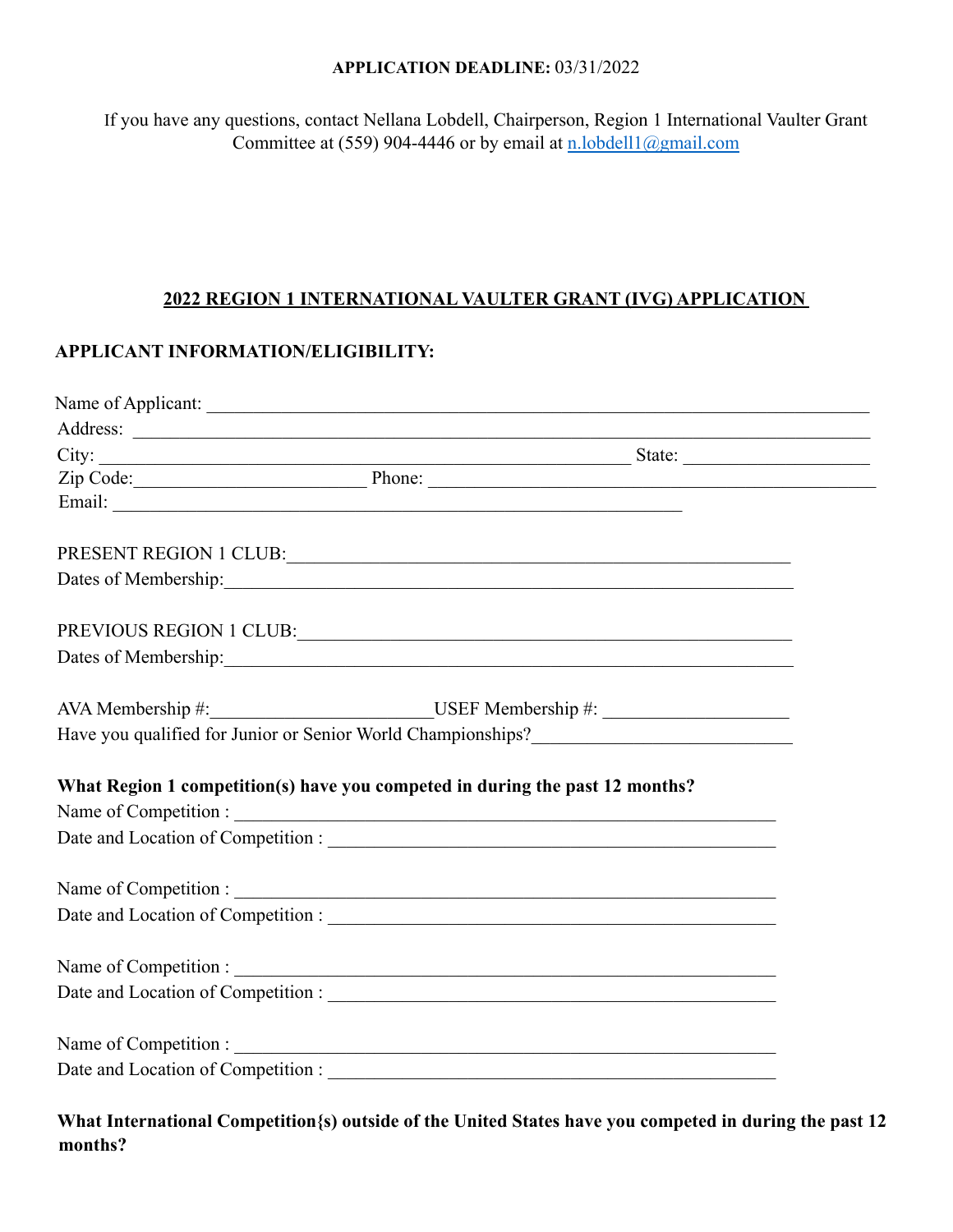| Name of Competition :              |  |  |
|------------------------------------|--|--|
| Date and Location of Competition : |  |  |
|                                    |  |  |
| Name of Competition :              |  |  |
| Date and Location of Competition : |  |  |
|                                    |  |  |
| Name of Competition :              |  |  |
| Date and Location of Competition : |  |  |

**List your current Pathways scores here.** If your scores increase between time of application and close of application, you may resubmit your scores. Refer to the USEF website for Pathways criteria.

## **Individual PasdeDuex Squad –** Circle your event

### **Junior Developing Junior Elite Senior Developing Senior Elite –** Circle your level

| <b>DATE</b> | <b>COMPETITION NAME</b> | <b>SCORE</b> |
|-------------|-------------------------|--------------|
|             |                         |              |
|             |                         |              |
|             |                         |              |

### **TELL US HOW THIS FUNDING WILL BE BENEFICIAL TO YOU:**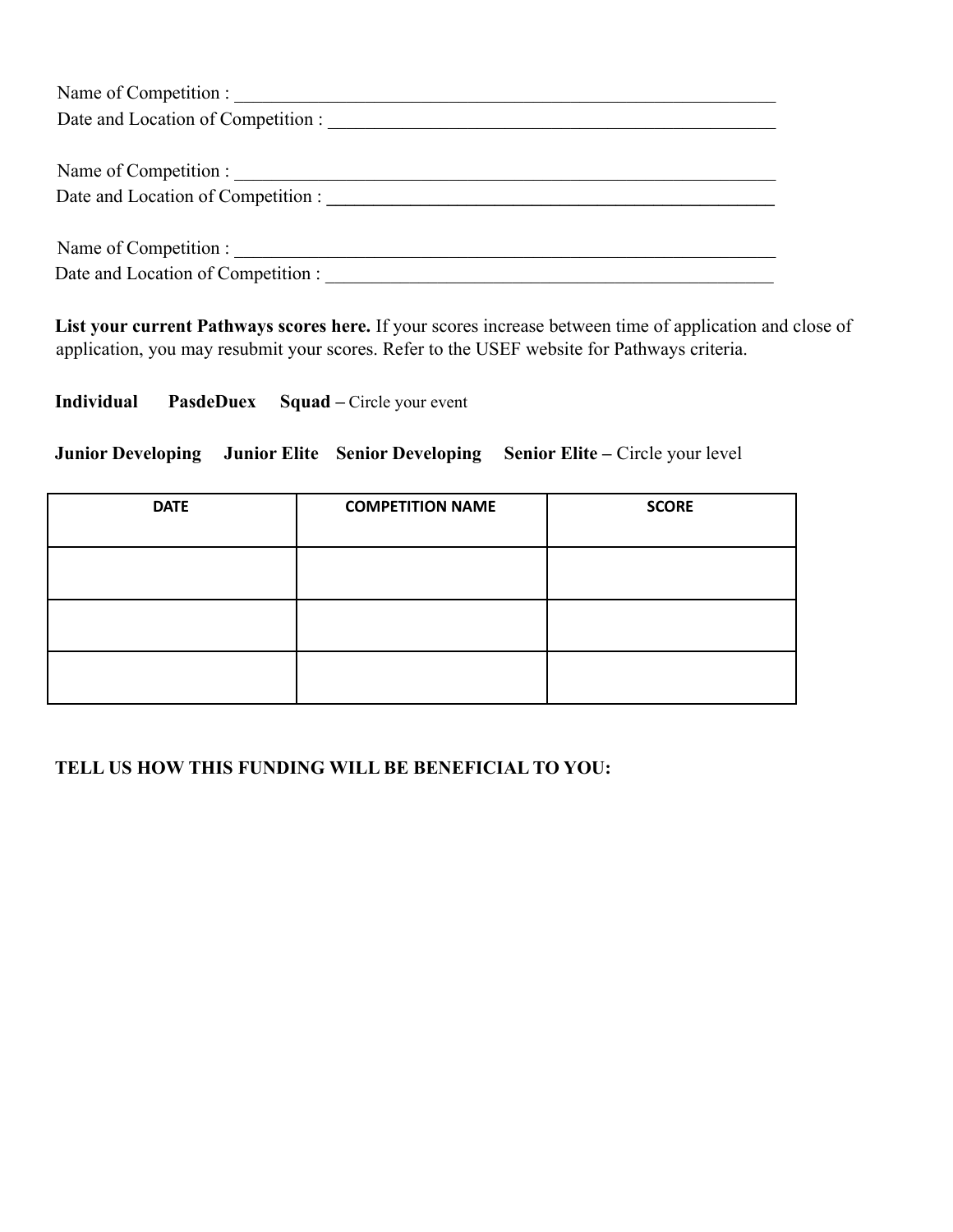## **PROJECT DETAILS:**

Please attach a detailed description of the work for Region 1 you are proposing to do to receive this funding, including a budget, location and timeline. Please select something from the list below. If you select item 9, please explain *why* this original project is needed by Region 1 as well as your detailed plan for accomplishing the project. The IVG Committee may contact you if needed for clarification and additional details. The IVG Committee will notify you if your original project is approved for funding. Funding will be provided after the work is complete and a project summary is submitted. Project Summaries are due 30 days from the completion of the project. The project summary form will be provided to you if your project is funded. You will have approximately 12 months from notification that your project is funded to complete the project. Please see the Funding Timeline below.

- 1. Provide a Clinic for vaulters in Region 1. See attached clinic guidelines.
- 2. Write an Article for publication that includes pictures and thoughtful recap of your international competition.
- 3. Write an essay with specific requested information as determined by the IVG Committee.
- 4. Create an appropriate and informational Social Media presence for Region 1 for months.
- 5. Work extra volunteer jobs at AVA Region 1 Competitions (4 hours minimum).
- 6. Prepare a Video Clinic and post on YouTube for the Region (1 hour video minimum).
- 7. Hold a committee position for Region 1. There are several committees you could be assigned to including Regionals, Scholarships, International Vaulter Grants, Nominations, or Bylaws.
- 8. Create a video/YouTube demonstrating Compulsory or Freestyle moves, breaking the moves down into stages with explanations.
- 9. Propose an original project (work) you feel our Region needs.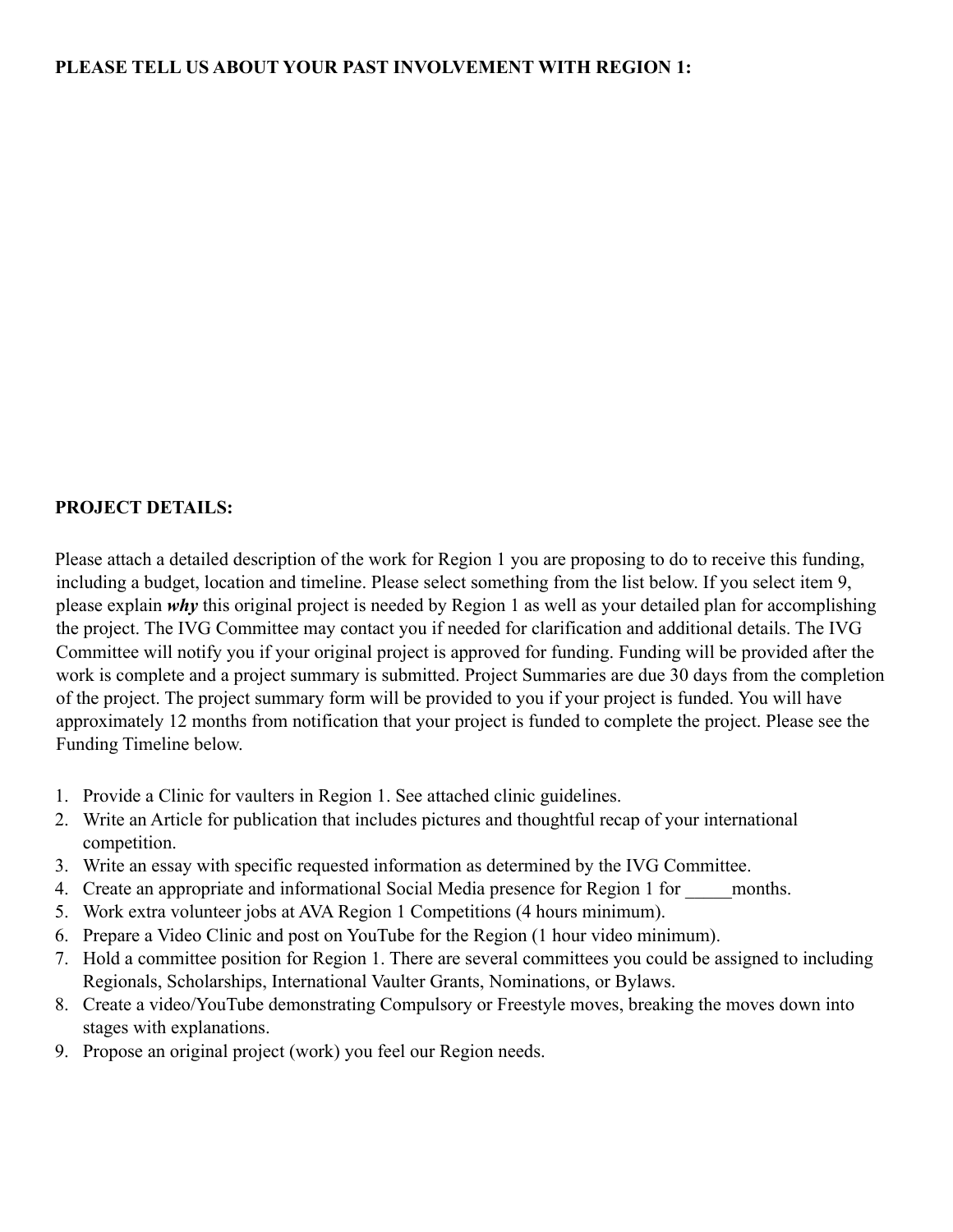## **FUNDING TIMELINE:**

### **2022:**

Applications accepted by the IVG Committee 2/27/22 – 3/31/22 Applications reviewed by the IVG Committee 3/31/22 – 4/17/22 Awards recommended by the IVG Committee to the Region 1 Board, voted on and announced at the April 2022 Region 1 Monthly Board Meeting Projects must be completed between 3/31/22 and 4/17/23

#### **2023:**

Applications accepted by the IVG Committee 11/1/22 – 12/15/22 Applications reviewed by the IVG Committee 12/15/22 – 1/17/23 Awards recommended by the IVG Committee to the Region 1 Board, voted on and announced at the January 2023 Region 1 Monthly Board Meeting Projects must be completed between 12/1/23 and 12/31/23

### **FUNDING AWARDS:**

Applications are awarded based on the scoring rubric assigned to the application. Multiple awards of varying amounts may be given at the discretion of the IVG Committee. All applicants will receive notification by e-mail if their project is funded and scoring will be provided to the applicant following the April, 2022 Board meeting. Applicants who are not funded may apply again for the following year. Applicants are encouraged to attend the Region 1 board meeting in April, 2022 to hear the IVG Committee's recommendations for funding. Every team in our region has a vote! Check with your Coach to see who your board representative is. Parents of vaulters who are also the Region Board and/or IVG Committee representatives will recuse themselves from their child's project's vote. Check the AVA website for the exact date of the Monthly Board Meeting.

**Applicant Signature Date**

\*Return application by email to, [n.lobdell1@gmail.com](mailto:n.lobdell1@gmail.com) by March 31<sup>st</sup>, 2022 11:59 PM

 $\mathcal{L}_\text{max}$  , and the contribution of the contribution of the contribution of the contribution of the contribution of the contribution of the contribution of the contribution of the contribution of the contribution of t

LATE APPLICATIONS WILL NOT BE ACCEPTED.

If you have any questions, contact Nellana Lobdell, Chairperson, Region 1 International Vaulter Grant Committee at (559) 904-4446 or by email at  $n. \text{labell} (a)$  amail.com

*No applications will be accepted after deadline of March 31, 11:59 PM.*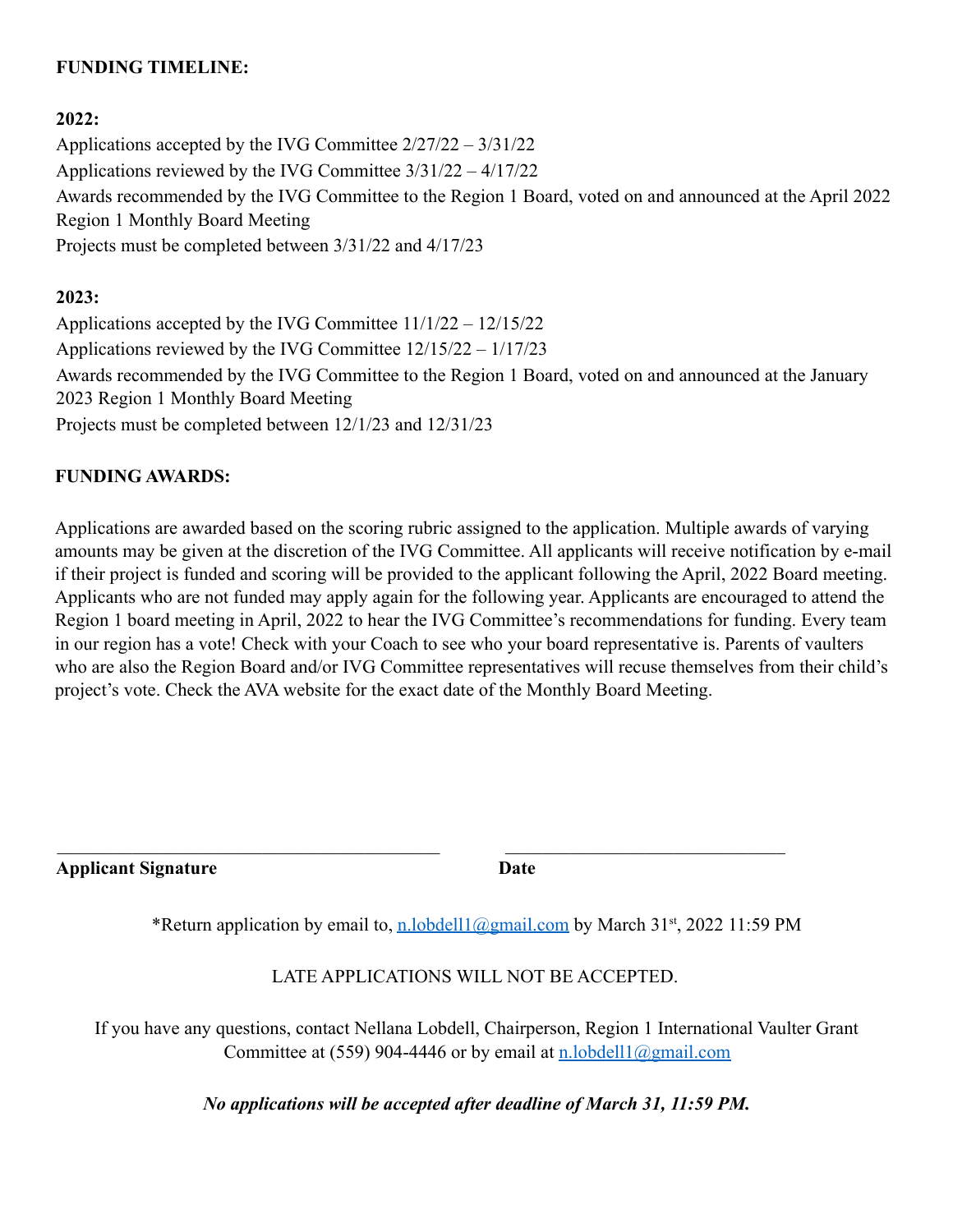#### **Clinic Guidelines for Region 1 International Vaulter Funding Eligibility**

- 1. A person or a team may manage/host a clinic and receive a set fee/profit for their time from the funding provided by Region 1. The set fee will be determined by the IVG Committee.
- 2. An International Vaulter can manage their own clinic and receive the full funding from Region 1 grant money including the money intended for a manager Fee.
- 3. The clinic can charge a reasonable fee to each vaulter who signs up for the clinic.
- 4. The International Vaulting Clinician may make additional money from these fees after expenses.
- 5. The clinic should focus on an area of the Clinician's expertise.
- 6. Clinic lengths and content should be conducive to the participant's age and skill level.
- 7. The facility used should be safe and have appropriate facilities for a clinic, ie: restrooms, shade, indoors if necessary, barrels, mats, horses, parking; all as necessary.
- 8. The clinic should be promoted on the AVA Region 1 Website and social media, as well as through the Region 1 Board announcements and meeting minutes at least 30 days in advance of the clinic.
- 9. Clinics should target Region 1 vaulters and be affordable.
- 10. Virtual clinics will be eligible to be considered for funding.
- 11. A Project Summary report is to be submitted within 30 days of the clinic after which the organizer will be funded the agreed upon amount.